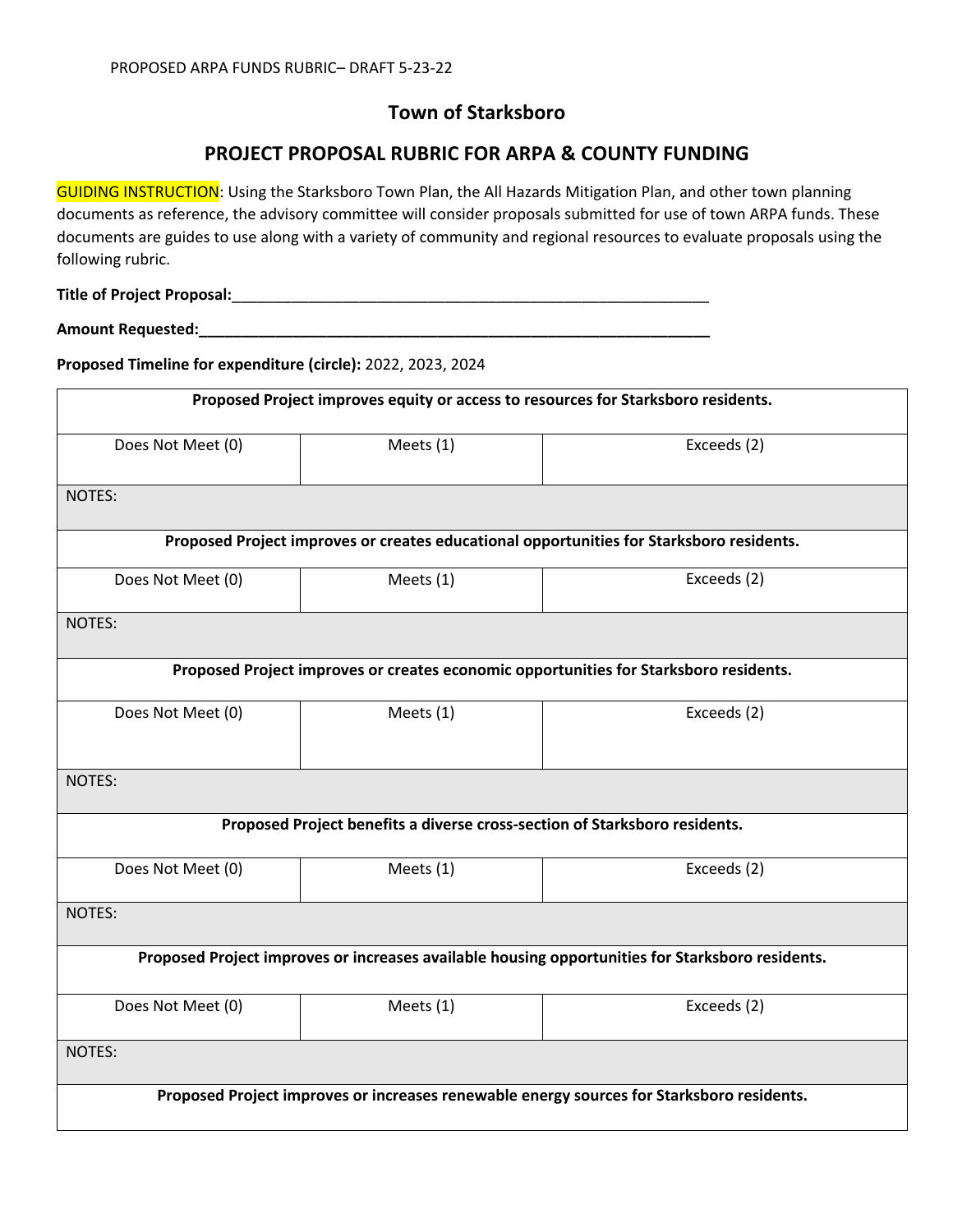| Does Not Meet (0)                                                                                 | Meets (1) | Exceeds (2) |  |  |  |
|---------------------------------------------------------------------------------------------------|-----------|-------------|--|--|--|
| NOTES:                                                                                            |           |             |  |  |  |
|                                                                                                   |           |             |  |  |  |
| PAGE 2 ) Title of Project Proposal:                                                               |           |             |  |  |  |
| Proposed Project improves or increases health and wellness resources for Starksboro residents.    |           |             |  |  |  |
| Does Not Meet (0)                                                                                 | Meets (1) | Exceeds (2) |  |  |  |
| NOTES:                                                                                            |           |             |  |  |  |
| Proposed Project improves or increases recreation opportunities sources for Starksboro residents. |           |             |  |  |  |
| Does Not Meet (0)                                                                                 | Meets (1) | Exceeds (2) |  |  |  |
| <b>NOTES:</b>                                                                                     |           |             |  |  |  |
| Proposed Project improves or increases safety of Starksboro residents.                            |           |             |  |  |  |
| Does Not Meet (0)                                                                                 | Meets (1) | Exceeds (2) |  |  |  |
| NOTES:                                                                                            |           |             |  |  |  |

| Proposed Project improves resiliency of Starksboro's resources, infrastructure and/or system. |             |             |  |  |  |
|-----------------------------------------------------------------------------------------------|-------------|-------------|--|--|--|
| Does Not Meet (0)                                                                             | Meets (1)   | Exceeds (2) |  |  |  |
| NOTES:                                                                                        |             |             |  |  |  |
| Proposed Project offers immediate benefits to Starksboro residents.                           |             |             |  |  |  |
| Does Not Meet (0)                                                                             | Meets $(1)$ | Exceeds (2) |  |  |  |
| NOTES:                                                                                        |             |             |  |  |  |